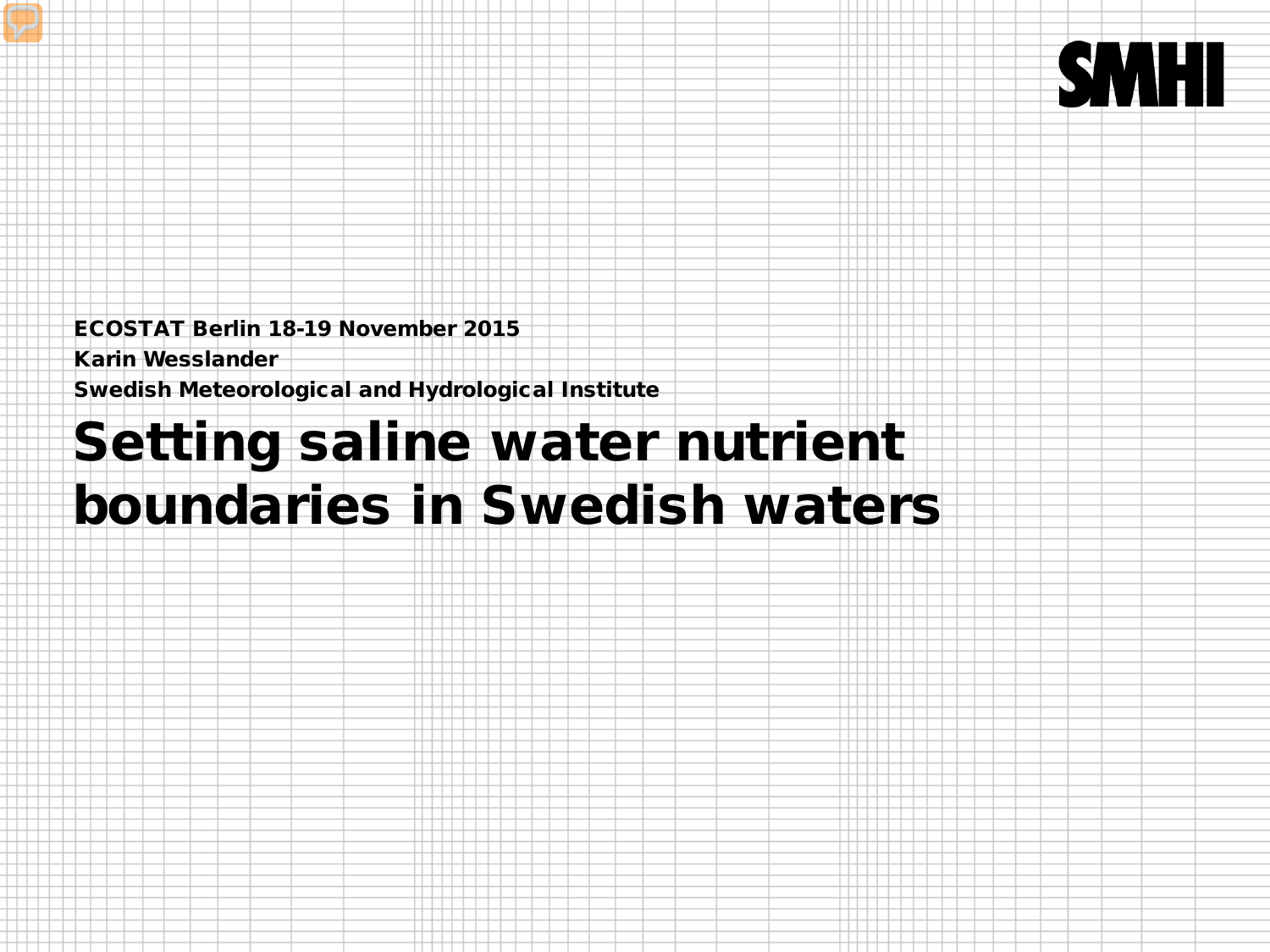## Introduction

- Swedish coastal waters characteristics:
- F Ecoregions: North Sea and Baltic Sea
- Ocean conditions in Skagerrak/Kattegat, Baltic Sea brackish waters
- **-** Open coasts influenced of offshore conditions, semi-enclosed archipelagos and fjord systems with limited water exchange and freshwater influence
- Minor tidal effect

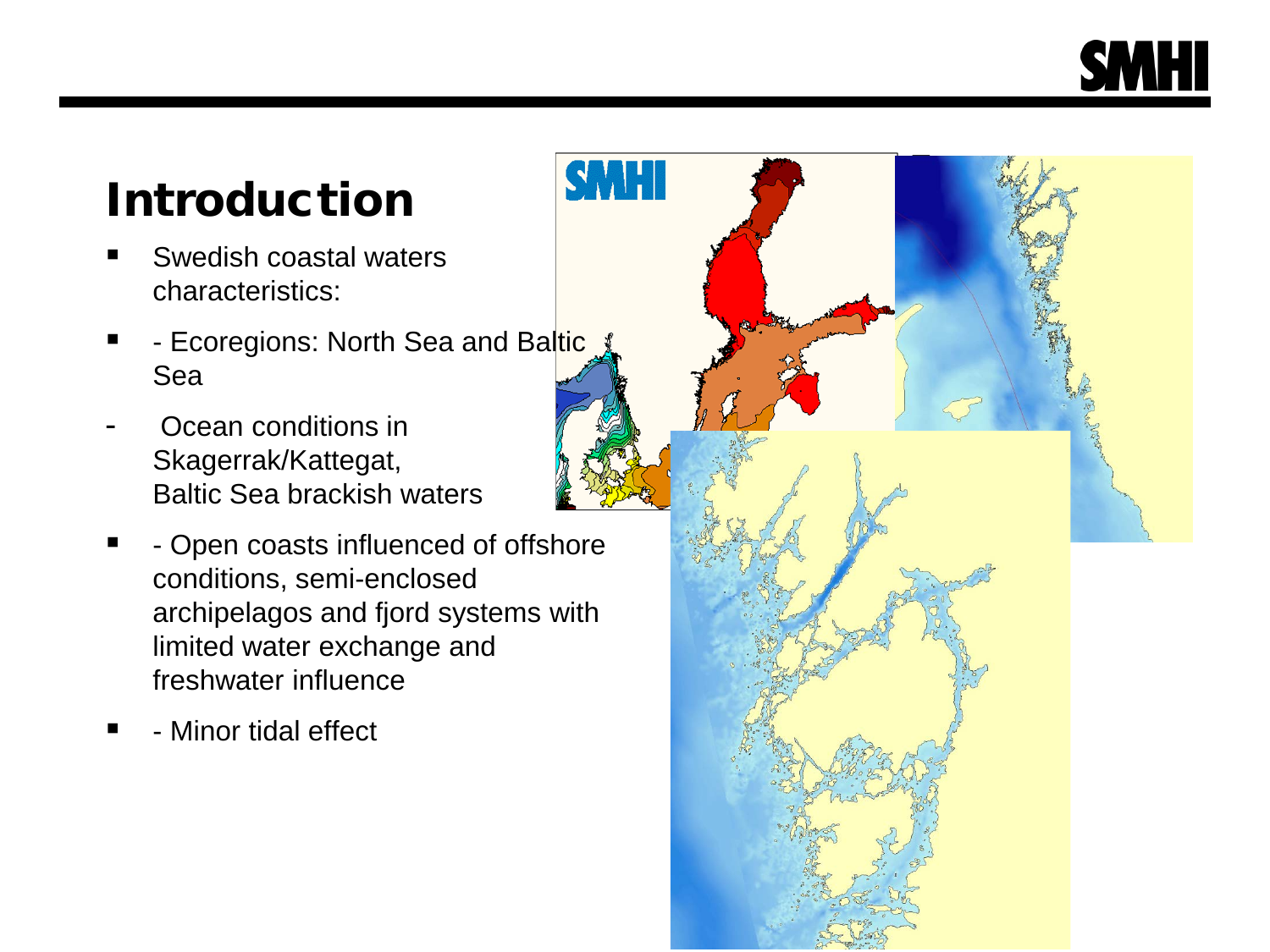

#### **Gradients**

In most coastal areas strong gradients are found along the coast and from shore to offshore

- Salinity
- Nutrients

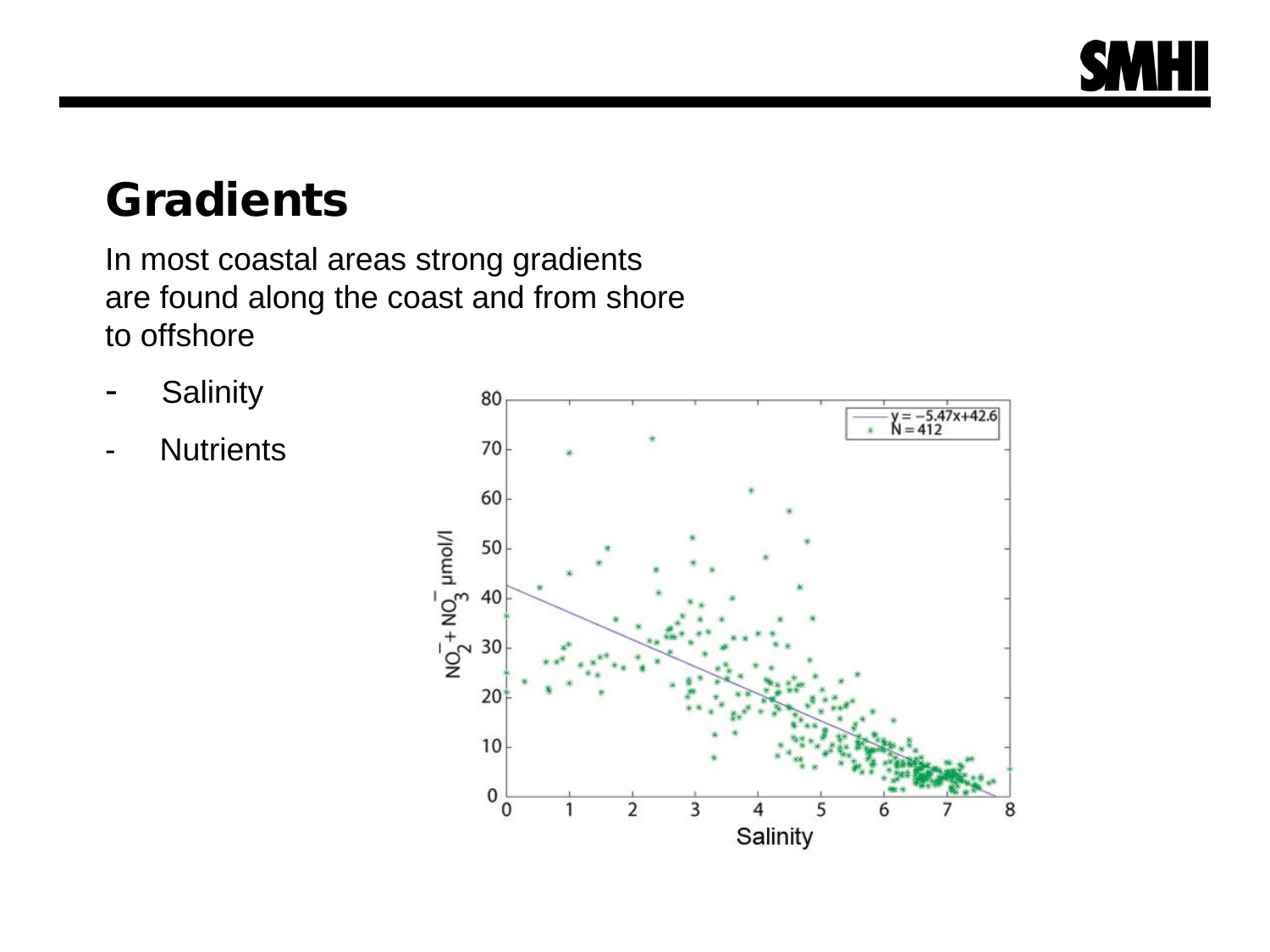



Karttjänster (WMS) -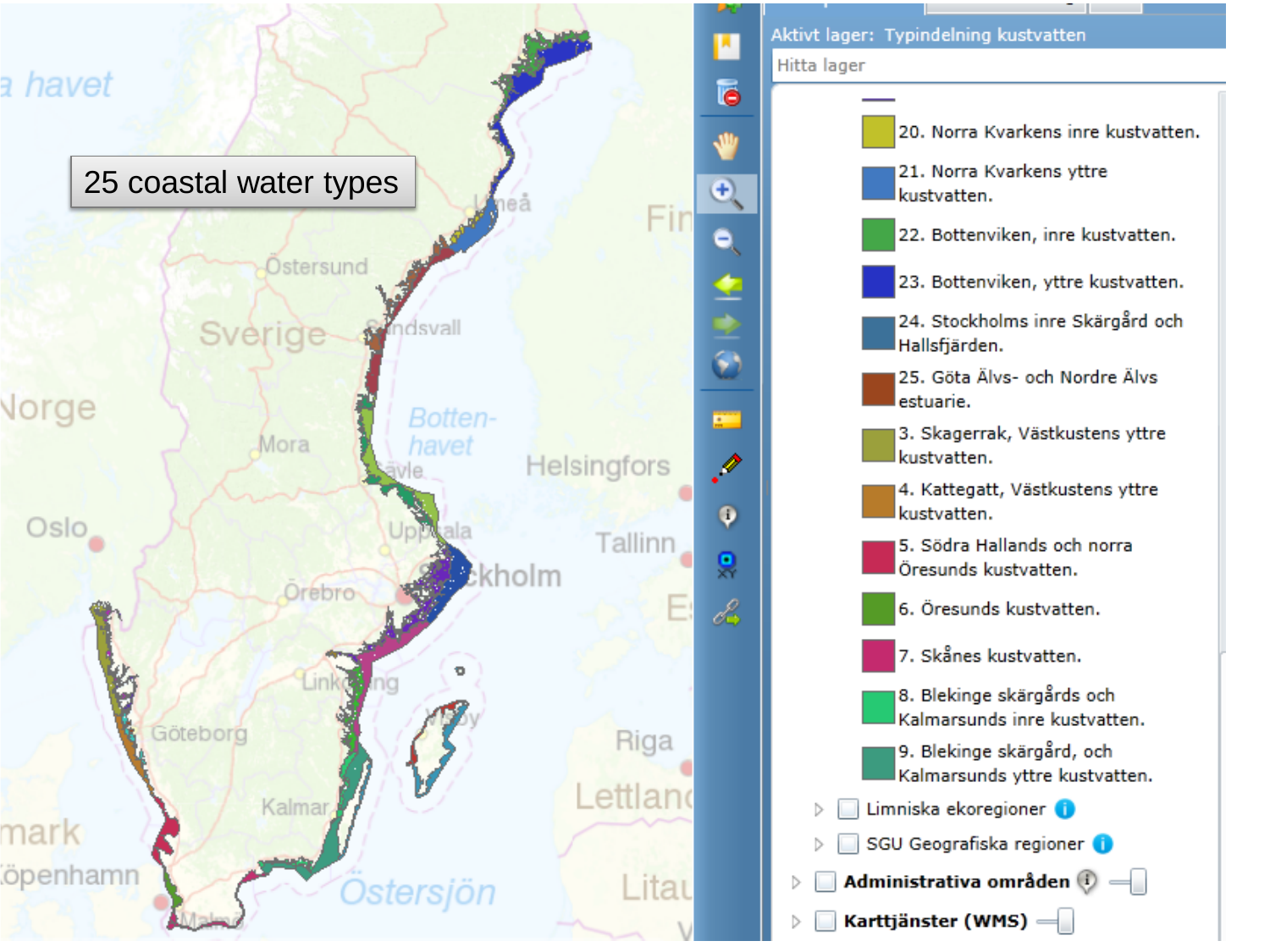

#### Indicators for nutrients

|            | winter | summer |     | WFD   MSFD |
|------------|--------|--------|-----|------------|
| <b>DIN</b> | yes    | no     | yes | yes        |
| <b>DIP</b> | yes    | no     | yes | yes        |
| <b>TN</b>  | yes    | yes    | yes | no         |
| TP         | yes    | yes    | yes | no         |

#### The Reference condition - Aims

- Reference conditions should be usable along a salinity gradient, from freshwater to offshore
- Use already proposed reference conditions (OSPAR, HELCOM) and modelled background load.
- **EXTER Create reference conditions and classification that are easy to** use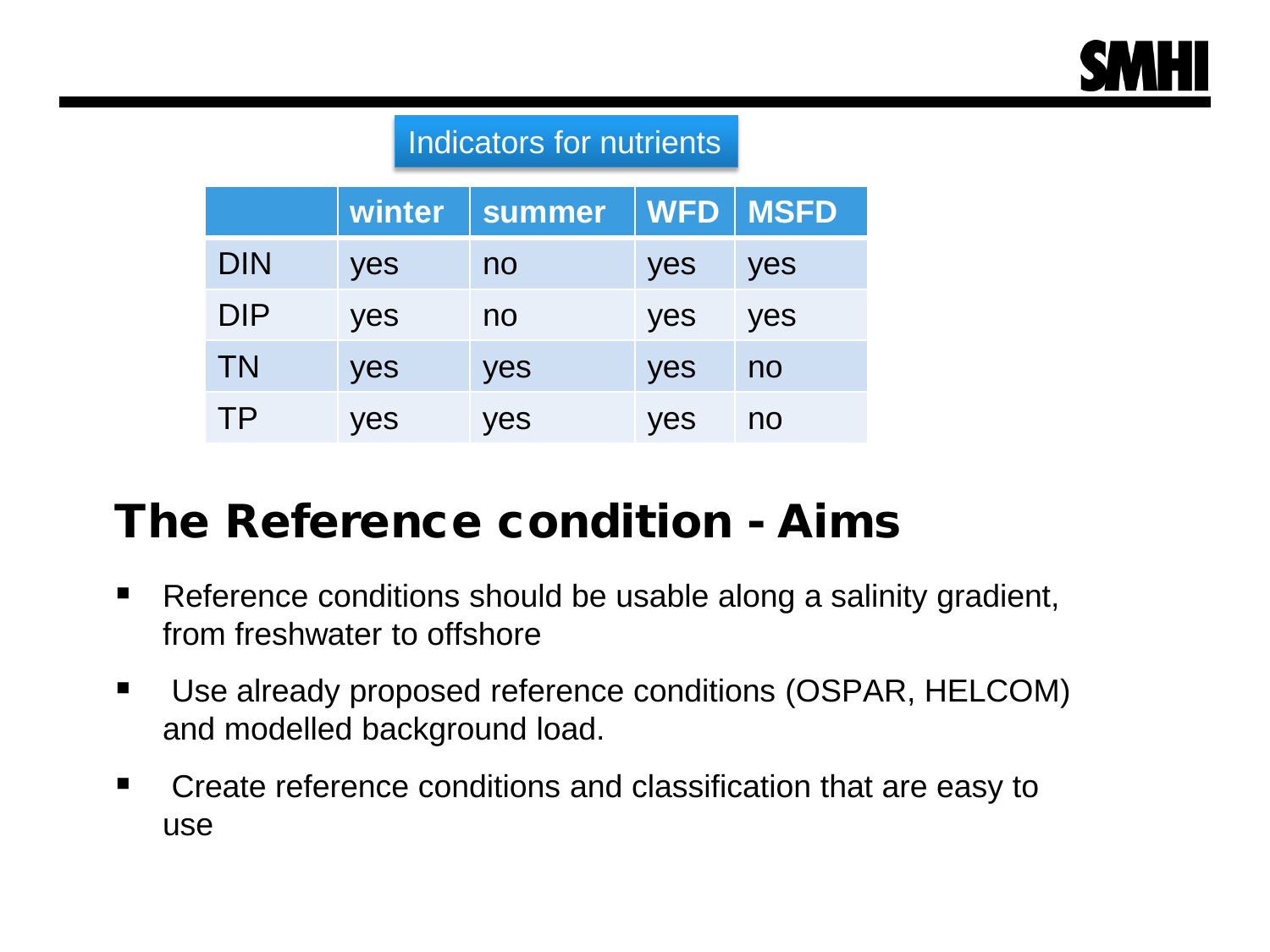

#### The way forward

- Use predefined reference condition for DIN, DIP (offshore) and Tot-N and Tot-P (freshwater runoff)
- Calculate reference conditions for DIN, DIP (inshore) and Tot-N and Tot-P (offshore) by using relations between DIN vs. Tot-N and DIP vs. Tot-P.
- Use a simple water exchange model for calculating the reference concentrations between freshwater and offshore

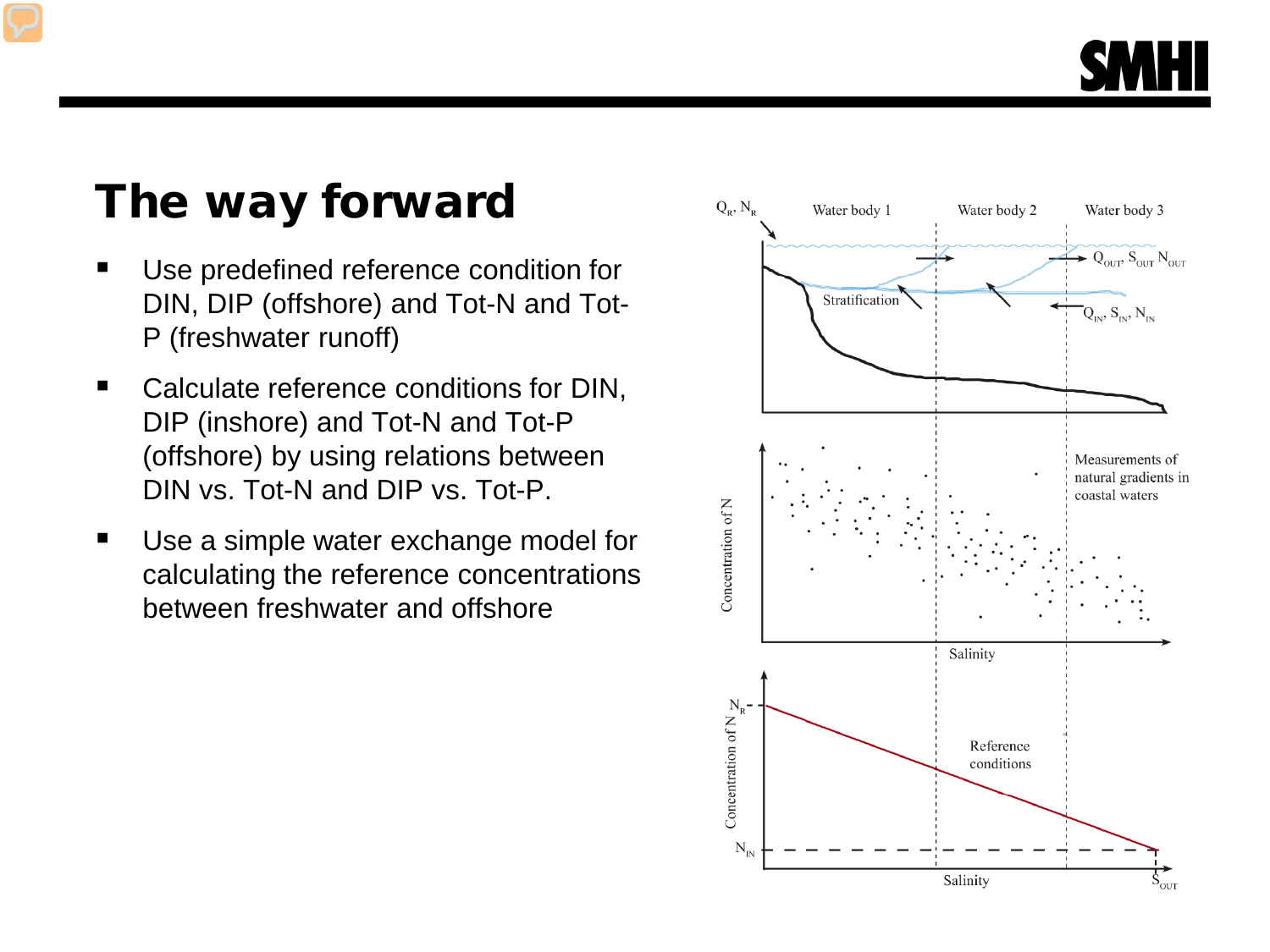

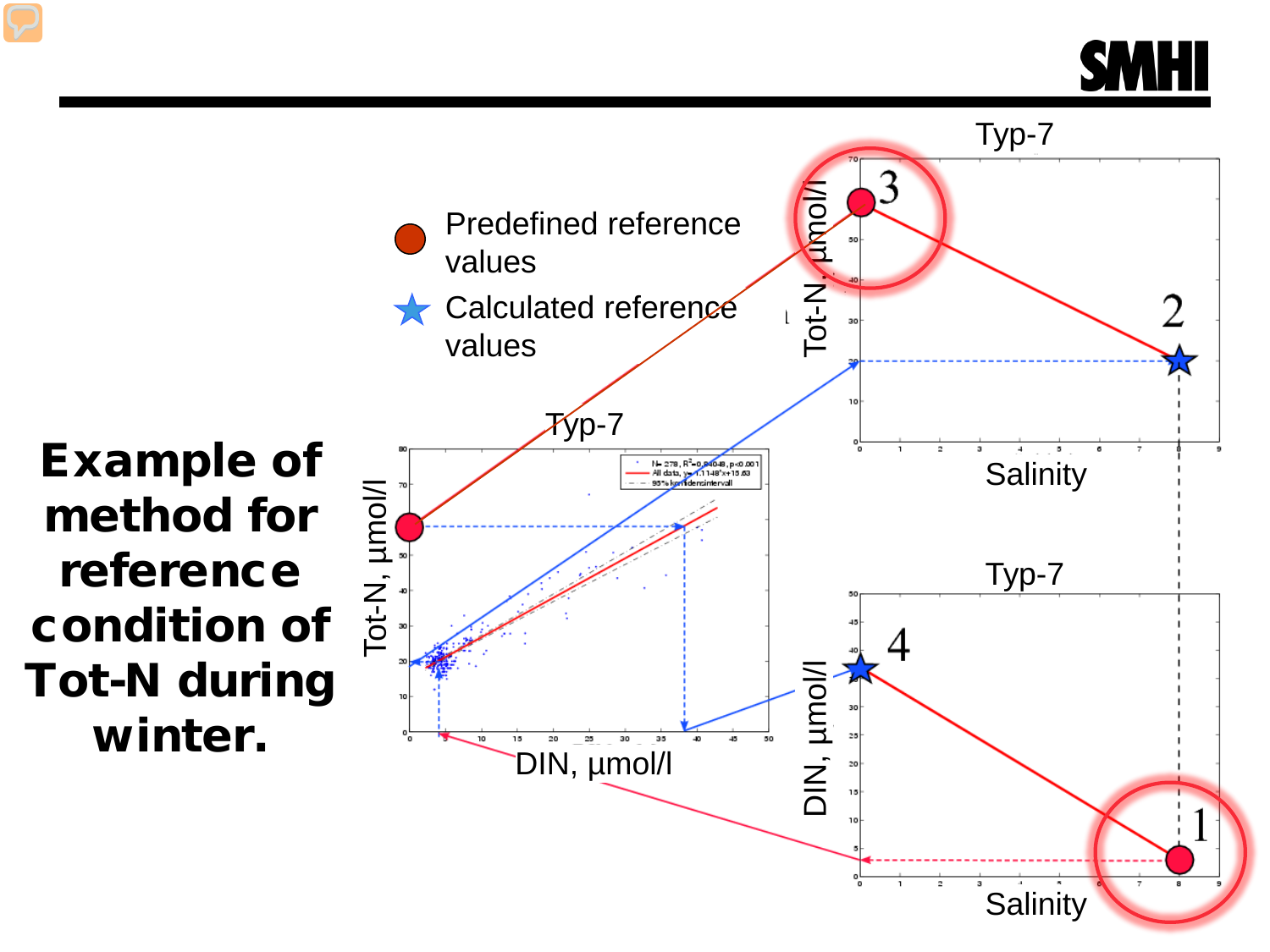

#### The coastal GES boundary DIN &DIP

For DIN and DIP the boundary of 50 % from the reference condition is used, according to OSPAR and HELCOM recomendations:

 $DIN_{G/M}$  = 1.5  $*$   $DIN_{REF}$  $DIP_{G/M}$  = 1.5  $*$  DIP<sub>REF</sub>

#### The off shore GES boundary DIN &DIP

Adapted to international off shore and national inshore GES values.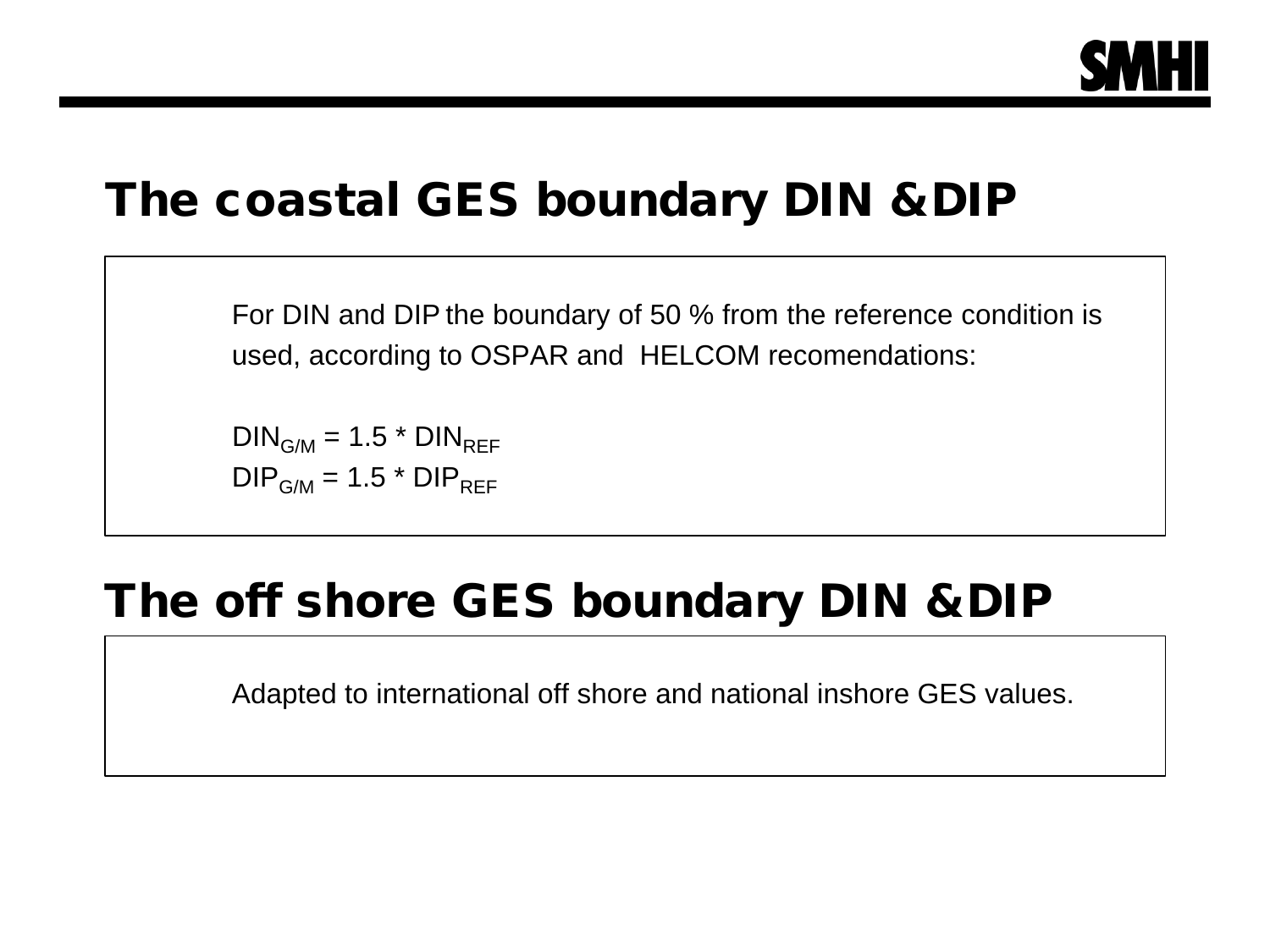

#### The coastal GES boundary TN & TP

The GES- boundary is set from the mean of a 50% increase in Tot- $N_{\text{REF}}$ (Tot- $P_{REF}$ ) and a 50% increase in  $DIN_{REF}$  (DI $P_{REF}$ .)

Wintertime:

Tot-N<sub>G/M</sub> = (Tot-N(1,5\*DIN<sub>REF</sub>) + 1,5 \* Tot-N<sub>REF</sub>) / 2 Tot-P<sub>G/M</sub> =  $(Tot-P(1,5^{\ast}DIP_{REF}) + 1,5^{\ast}Tot-P_{REF}) / 2$ 

Summertime:

Tot-N<sub>G/M</sub> = (Tot-N(1,5<sup>\*</sup>Chla<sub>RFF</sub>) + 1.5 <sup>\*</sup> Tot-N<sub>RFF</sub>) / 2 Tot-P<sub>G/M</sub> =  $(Tot-P(1,5^{\ast}Chla_{REF}) + 1.5^{\ast}Tot-P_{REF}) / 2$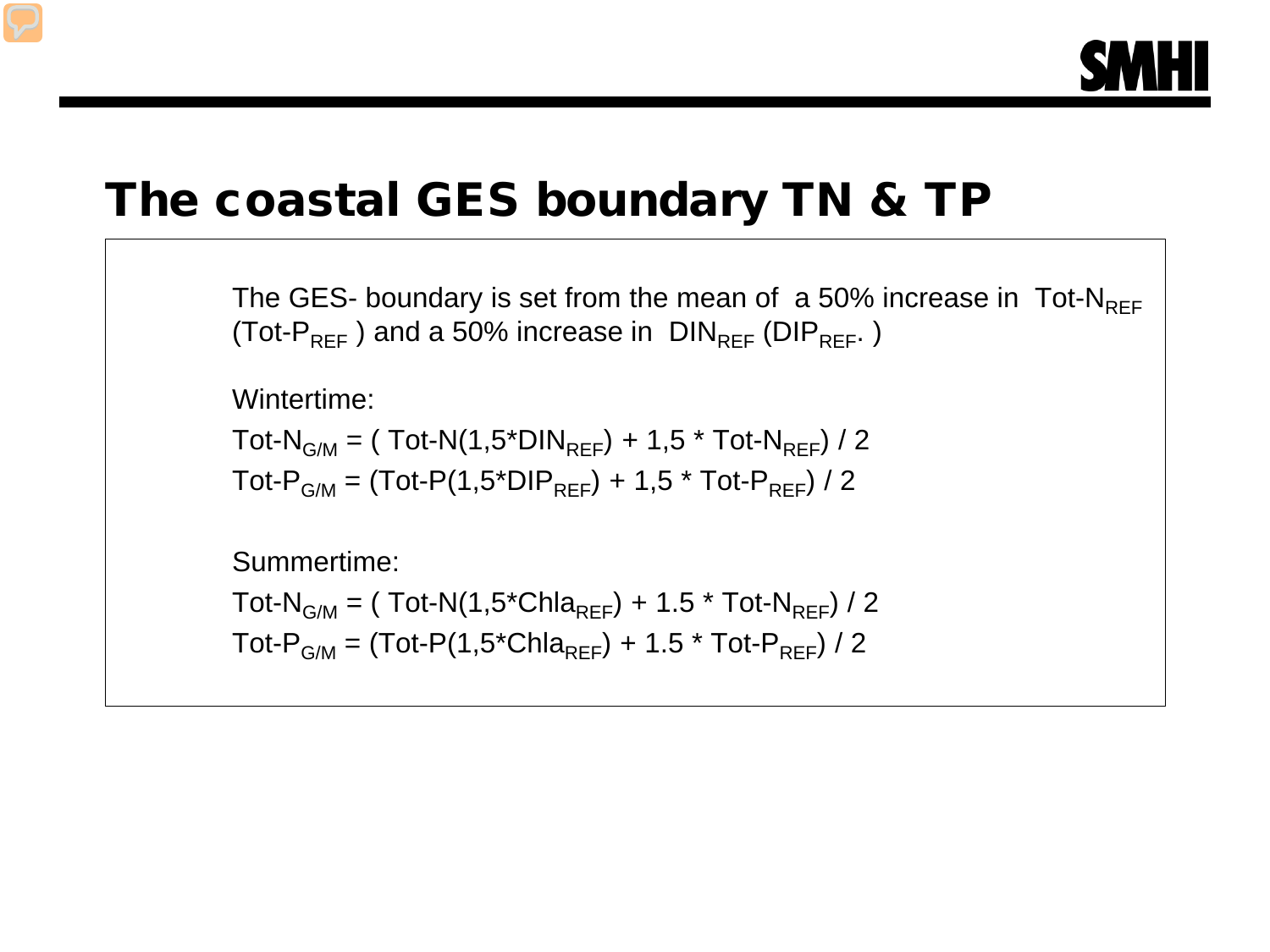

### Thank you!



Preliminair status classification for nutrients http://www.viss.lansstyrelsen.se

schurelsen Lantmäteriet NVDR FSDT Inc RAÄ SCIL Sjöfartsverke